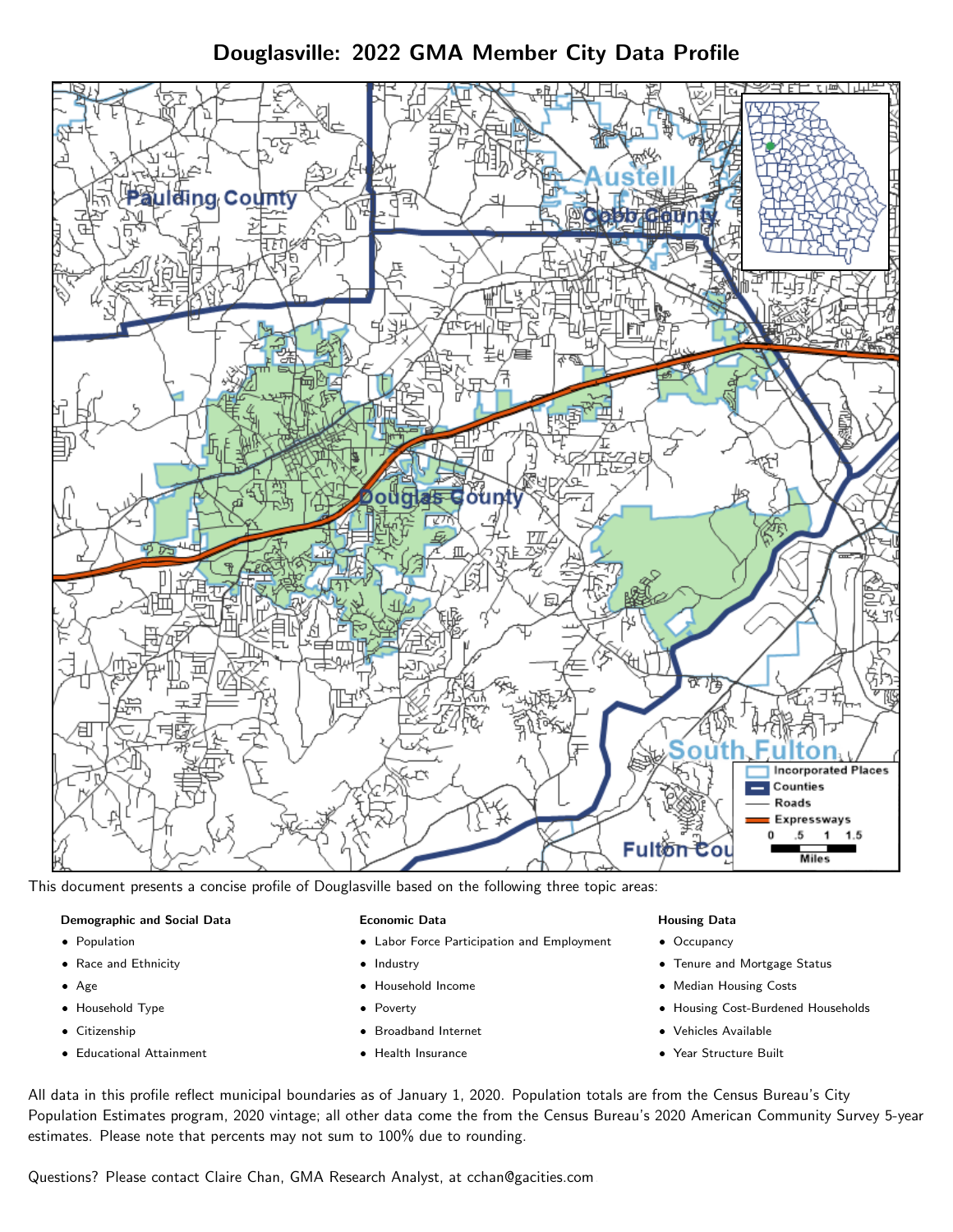# Douglasville: Demographic and Social





**Citizenship** 



Source: American Community Survey, 2020 5-year estimates, table B05002 Source: American Community Survey, 2020 5-year estimates, table B15002

Race and Ethnicity



Source: U.S. Census Bureau, City Population Estimates, 2020 vintage Source: American Community Survey, 2020 5-year estimates, table B03002

### Household Type



Source: American Community Survey, 2020 5-year estimates, table B01001 Source: American Community Survey, 2020 5-year estimates, table B11001

### Educational Attainment



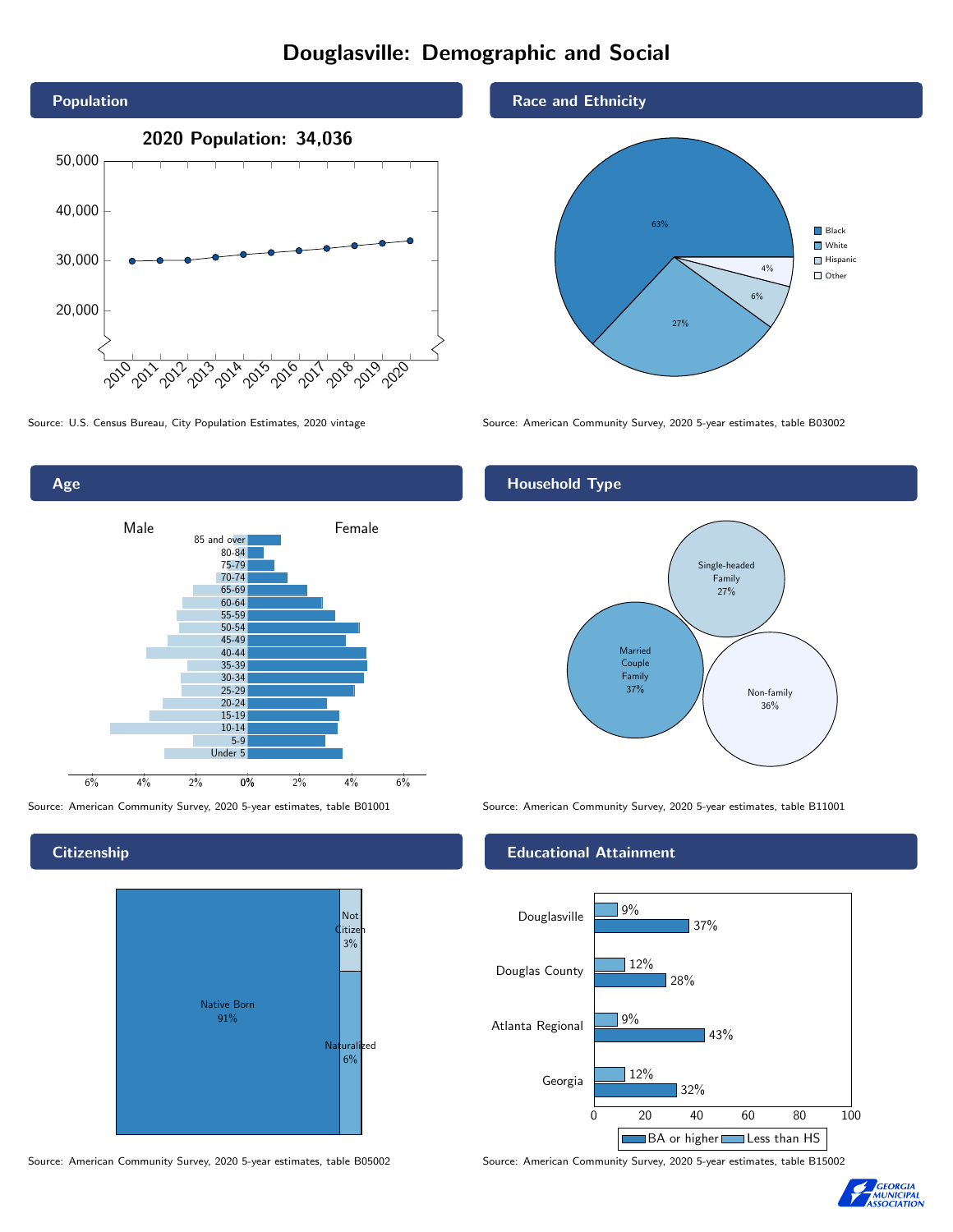# Douglasville: Economic





Source: American Community Survey, 2020 5-year estimates, table B23001 Note: Unemployment rate is based upon the civilian labor force.

## Household Income 0 50,000 100,000 150,000 200,000 250,000 Georgia Atlanta Regional Douglas County Douglasville \$85,691 \$102,841 \$82,266 \$76,924 \$61,224 \$73,272 \$67,651 \$63,858 Mean Median

Source: American Community Survey, 2020 5-year estimates, tables B19013 and B19025 Source: American Community Survey, 2020 5-year estimates, table B17010



### Industry

| Agriculture, forestry, fishing and hunting, and mining      | $0\%$ |
|-------------------------------------------------------------|-------|
| Construction                                                | $4\%$ |
| Manufacturing                                               | 8%    |
| <b>Wholesale Trade</b>                                      | 4%    |
| Retail Trade                                                | 13%   |
| Transportation and warehousing, and utilities               | 10%   |
| Information                                                 | $2\%$ |
| Finance and insurance, real estate, rental, leasing         | 6%    |
| Professional, scientific, mgt, administrative, waste mgt    | 10%   |
| Educational services, and health care and social assistance | 28%   |
| Arts, entertainment, recreation, accommodation, food        | 8%    |
| service                                                     |       |
| Other services, except public administration                | 3%    |
| Public administration                                       | 5%    |

Source: American Community Survey, 2020 5-year estimates, table C24030

## **Poverty**



#### Health Insurance



Source: American Community Survey, 2020 5-year estimates, table B28002 Source: American Community Survey, 2020 5-year estimates, table B18135